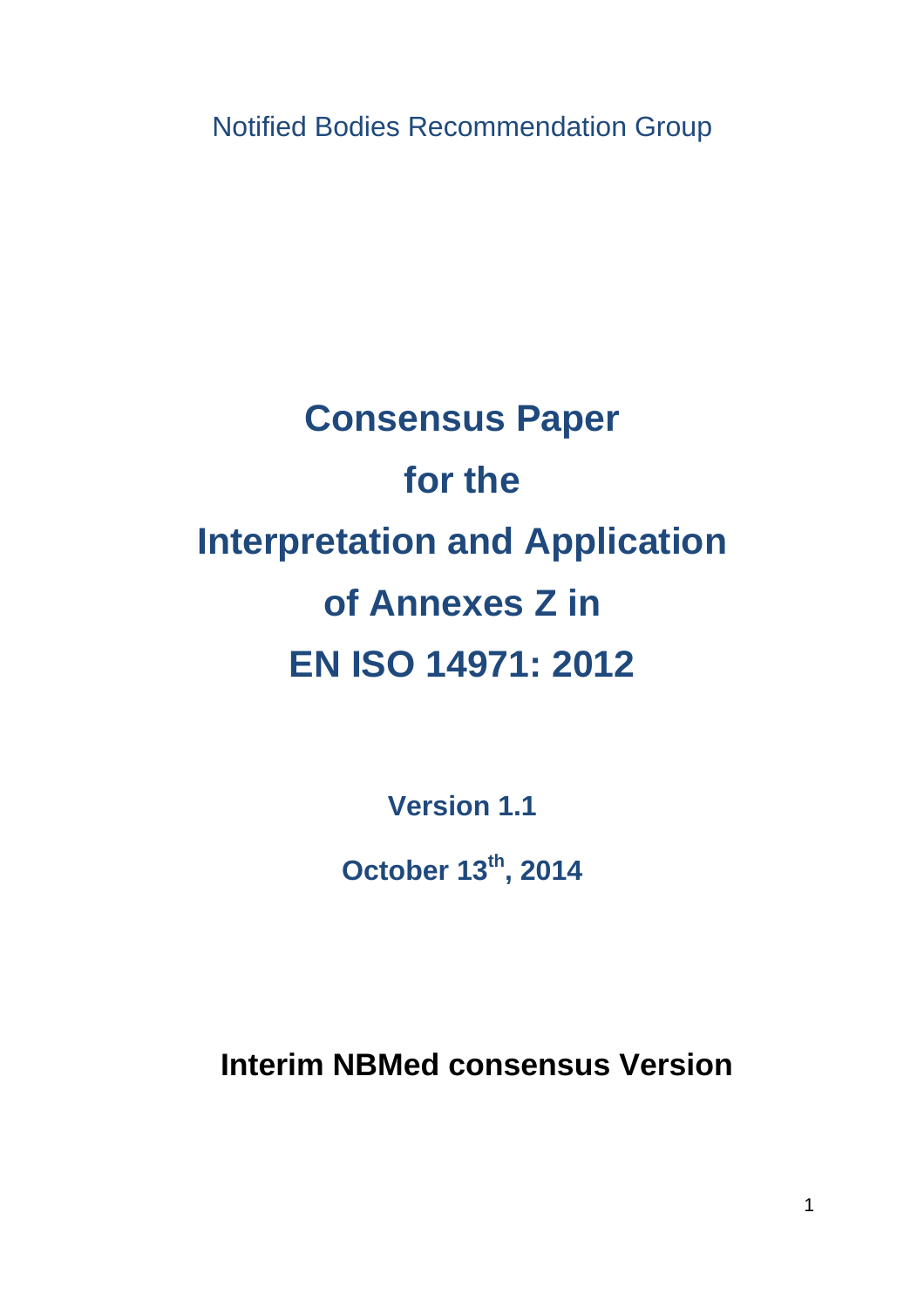## **Content**

| Annex 1: Recommendations for Standardization Bodies 11 |  |
|--------------------------------------------------------|--|

Members of the workgroup:

Michael Bothe, MBA, VDE Testing & Certification Institute, Chair Marina Belonogova, St. Jude Medical (Eucomed) Oliver Bisazza, (COCIR) Gert Bos, BSI Caterina Brusasco, IBA (COCIR) Uwe Herrmann, Roche Diagnostics (EDMA) Hans-Heiner Junker, TÜV Süd Peter Linders, Philips Healthcare (COCIR) Katalin Mate, (EDMA) Peter Meeremans, Alcon (Eucomed) Gerd Neumann, Siemens Healthcare (COCIR) Martin Penver, LRQA Carrie Rydin, Terumo BCT Thecla Sterk, (Eucomed) Martin Schraag, Philips Healthcare, (ZVEI) Andre Schmitz, TÜV Rheinland LGA Products GmbH Sue Spencer, BSI Jos van Vroonhoven, Philips Healthcare (COCIR)

# 1.) **Introduction**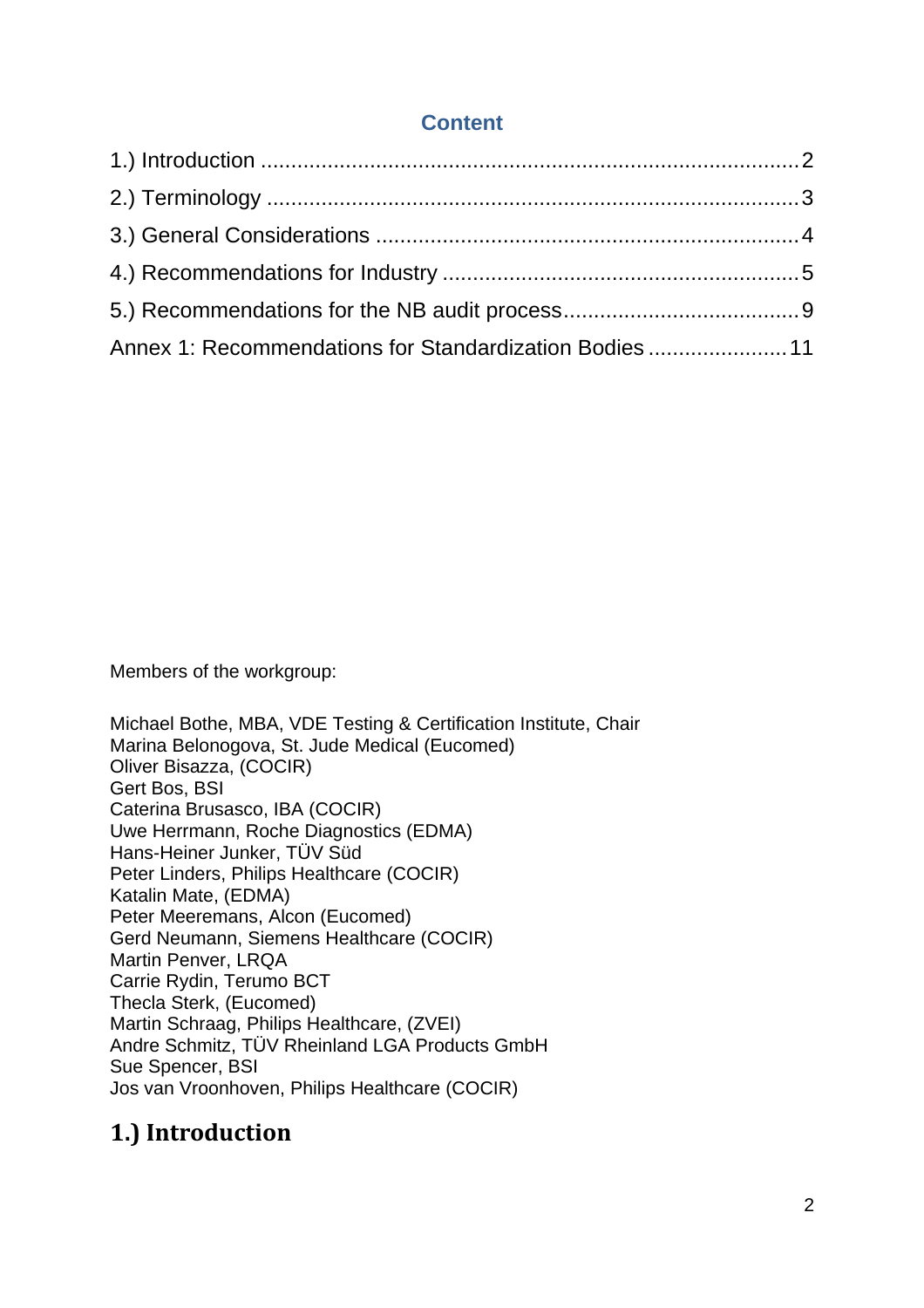In October 2010, the regular review of ISO 14971:2007 which is the basis of EN ISO 14971:2009 was closed by a broad majority of votes confirming the existing status and the wide-spread acceptance of this standard in the medical devices community, including competent authorities. In November 2010, the European Commission raised a formal objection against the use of several harmonized standards, including EN ISO 14971, followed by an in-depth assessment of the coverage of the Essential Requirements of the Medical Device Directives (90/385/EEC, 93/42/EEC and 98/79/EC) by these standards.

As a result of these objections, the Annexes Z to EN ISO 14971 were modified, resulting in EN ISO 14971:2012. This amendment of the EN ISO 14971 standard did not modify the normative parts of ISO 14971:2007<sup>1</sup>. The Annexes Z describe the extent of presumption of conformity that can be based on application of the normative requirements of ISO 14971 alone. The "content deviations", expressed in the revised Annexes Z, between ISO 14971:2007 and the Medical Device Directives have been commented by many experts in the field of risk management and resulted in diverging interpretations from different stakeholders (e.g. manufacturers, notified bodies, competent authorities).

This document has been prepared as a Notified Body Consensus Paper by a working group headed by the NBRG Vice Chair, with representatives from several European Notified Bodies and industry associations COCIR, Eucomed, EDMA and ZVEI. The paper aims to provide a practical interpretation of these "content deviations" to the Medical Device Directives and give guidance as to how to implement the risk management requirements. The work consolidates prior publications of various sources and is intended to facilitate common understanding between industry and Notified Bodies.

# **2.) Terminology**

1

The three medical devices directives (93/42/EEC, 90/385/EEC and 98/79/EC) refer to "risk" and "safety" in a general sense. Since the time of writing these directives about 20 years ago, the knowledge of and experience in risk management have evolved considerably. This is reflected by the successive publication of EN1441 in 1994 and ISO14971-1 in 1998 as well as first (2000) and second (2007) editions of ISO 14971 which all have been recognized globally as the state of the art for risk management at the moment of their publication.

The wording of the risk management aspects in the essential requirements of the Medical Devices Directives has not been modified over time, however.

The international standard ISO 14971:2007 and its European equivalent EN ISO 14971:2012 contain specific defined terms with a clear and precisely described meaning. See Table 1 for an overview of the most relevant terms used in this document. Note that these defined terms are more precise than the general terms as used in the Medical Device Directive. For example, "risk" in the medical devices

<sup>1</sup> EN ISO 14971:2012 Annexes Z apply to manufacturers placing devices on the market in the European Union; for the rest of the world, ISO 14971:2007 remains the applicable standard.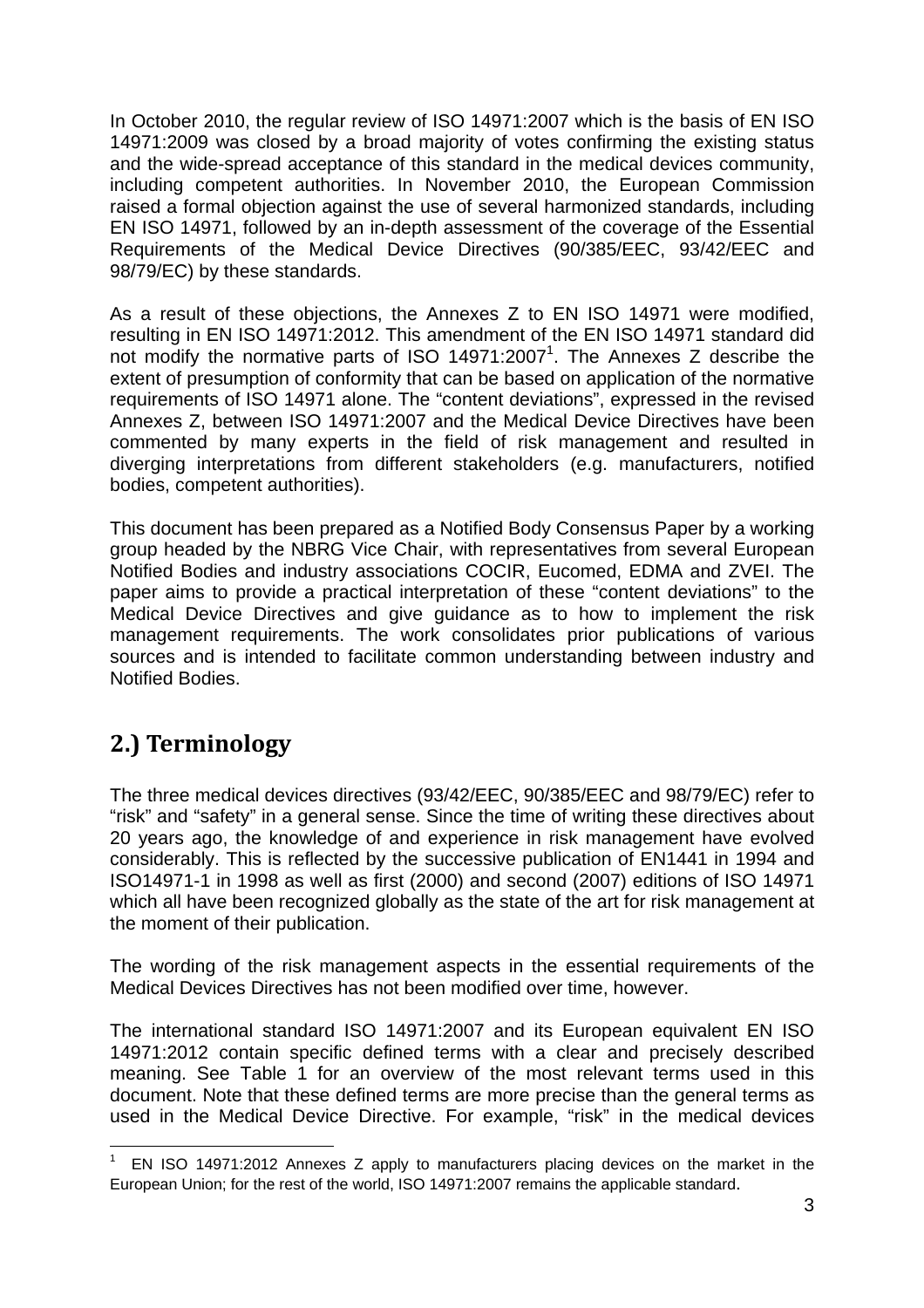directives can bear the meaning of "risk", "hazard" or "hazardous situation" depending on the context. This document is compiled on the assumption that "risk" in the Medical Device Directives is equivalent to "unacceptable risk" in ISO 14971:2007.

| <b>Term</b>         | <b>Definition</b>                                         | <b>Clause</b> |
|---------------------|-----------------------------------------------------------|---------------|
| Harm                | Physical injury or damage to the health of people, or     | (a) 2.2       |
|                     | damage to property or the environment                     |               |
| Hazard              | Potential source of harm                                  | (a) 2.3       |
| Hazardous situation | Circumstance in which people, property, or the            | (a) 2.4       |
|                     | environment are exposed to one or more hazard(s)          |               |
| <b>Risk</b>         | Combination of the probability of occurrence of harm      | (a) 2.16      |
|                     | and the severity of that harm                             |               |
| <b>Risk control</b> | process in which decisions are made and measures          | (a) 2.19      |
|                     | implemented by which risks are reduced to, or             |               |
|                     | maintained within specified levels                        |               |
| Safety              | Freedom from unacceptable risk                            | (a) 2.24      |
| Disclosure of       | Information in the accompanying documents on risks        | (b) $5.1$     |
| residual risks      | remaining after all risk control measures have been       |               |
|                     | taken                                                     |               |
| Information for     | Instructions of what actions to take or to avoid in order | (b) 5.2       |
| safety              | to prevent a hazardous situation from occurring           |               |

Table 1: Relevant terms from (a) ISO 14971:2007 and (b) ISO/TR 24971:2013

# **3.) General Considerations**

This Consensus Paper intends to bridge the gap between the interpretation of the relevant Essential Requirements of the Medical Devices Directives, as given in the Annexes ZA, ZB, and ZC of EN ISO 14971:2012, and the practice of placing safe medical devices on the market in the EU and in other countries where the abovementioned directives apply. This chapter provides some considerations about risk management and how this is to be interpreted in the context of the European Medical Devices Directives.

The practical approach of this Consensus Paper safeguards the principle that only medical devices that are "compatible with a high level of protection of health and safety"<sup>2</sup> can be placed on the EU market. With this in mind, two aspects of the European Commission's interpretation of EN ISO 14971:2012, as reflected in the Annexes Z, deserve further consideration:

- 1. Reduce risk "as far as possible", and
- 2. Economical considerations in Risk Management

#### 1. Reducing risk "as far as possible"

The phrase "as far as possible" has led to significant confusion for those involved in placing medical devices on the market. Strict interpretation would create practical

<sup>1</sup>  $2$  COUNCIL DIRECTIVE 93/42/EEC of 14 June 1993 concerning medical devices.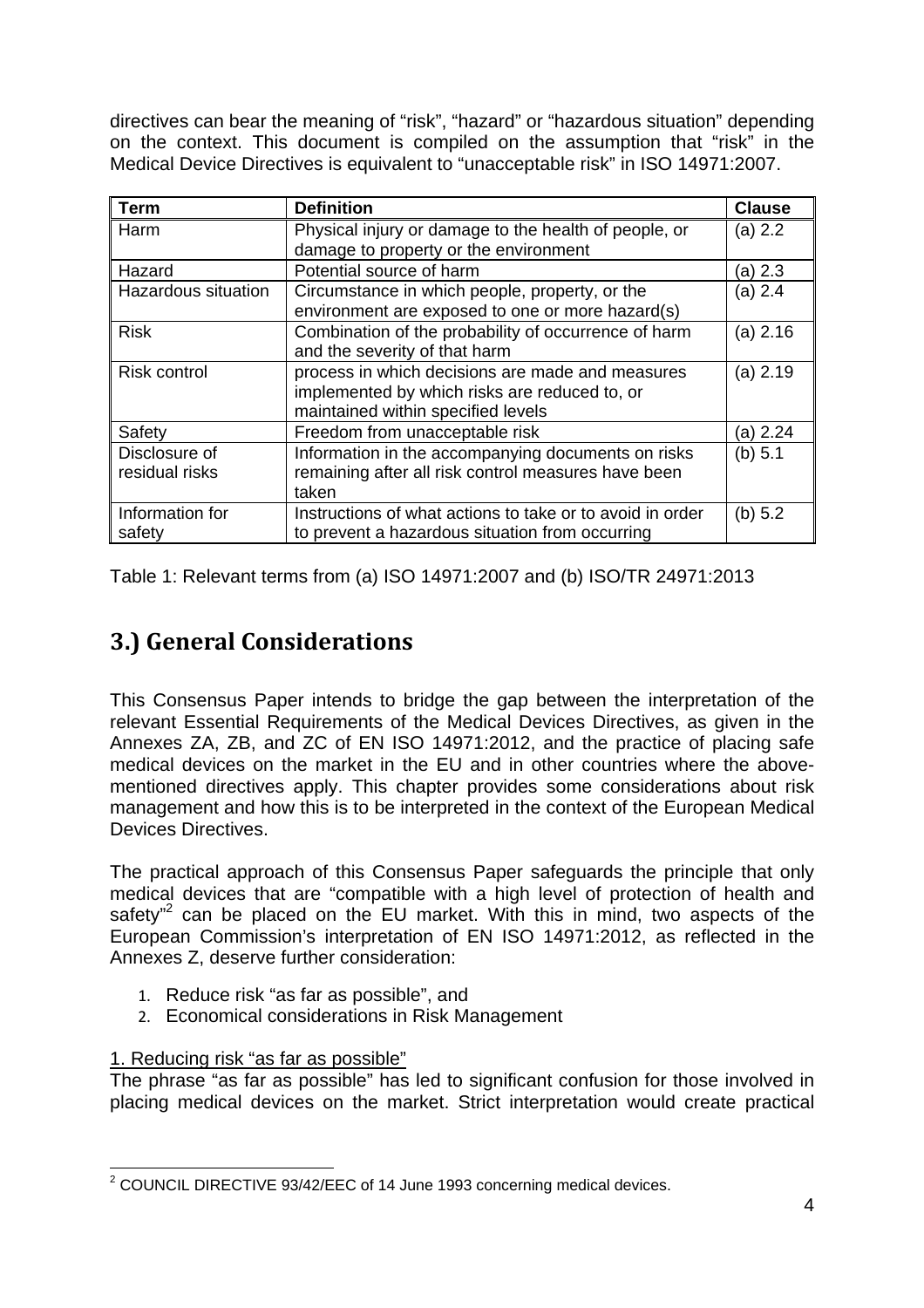problems such as where to stop in reducing risk before a product can be placed on the market. This may restrict patient access to safe and affordable devices.

In line with Clause 1.1 of the 2013 edition of the European Commission, Parliament and Council's Joint Practical Guide of the European Parliament, the Council and the Commission for persons involved in the drafting of European Union legislation $3$ , this consensus paper offers Notified Bodies and manufacturers an interpretation of "as far as possible" that is "clear, easy to understand and unambiguous."

2. On economical considerations in Risk Management "Content deviation" 3 in the Annexes Z of EN ISO 14971:2012 states:

*a) Annex D.8 to ISO 14971, referred to in 3.4, contains the concept of reducing risks "as low as reasonably practicable" (ALARP concept). The ALARP concept contains an element of economic consideration.* 

b) However, the [Essential Requirements] require risks to be reduced "as far as possible" *without there being room for economic considerations. c) Accordingly, manufacturers and Notified Bodies may not apply the ALARP concept with regard to economic considerations.* 

This disregard of economic considerations when reducing risk is not coherent with the Medical Device Directives' objective as stated in, for example, the following recital<sup>4</sup> of Directive 93/42/EEC:

Whereas the essential requirements and other requirements set out in the Annexes to this Directive, including any reference to 'minimizing' or 'reducing' risk must be interpreted and applied in such a way as to take account of technology and practice existing at the time of design and of technical **and economical considerations compatible with a high level of protection of health and safety**.

It should be noted that this specific recital on the relevance of economic considerations exists since the first publication of the original Directive.

# **4.) Recommendations for Industry**

The Annexes Z of EN ISO 14971:2012 list seven "content deviations", i.e., differences between the wording of the Essential Requirements (ERs) in the Medical Device Directives and the wording of the requirements of the standard. Nevertheless, the Medical Device Directives and the standard share the same objectives of achieving a high level of product safety and ensuring continuous improvement. Parts of the content deviations are quoted and given here in *italics*. Specific recommendations for medical device manufacturers in relation to those "content deviations" are given below.

<sup>1</sup> <sup>3</sup> http://eur-lex.europa.eu/content/pdf/techleg/joint-practical-guide-2013-en.pdf

<sup>&</sup>lt;sup>4</sup> Recitals are part of the legal text, as stated in Clause 10.1 of the Joint Practical Guide mentioned above and confirmed in the ECJ ruling C-219/11.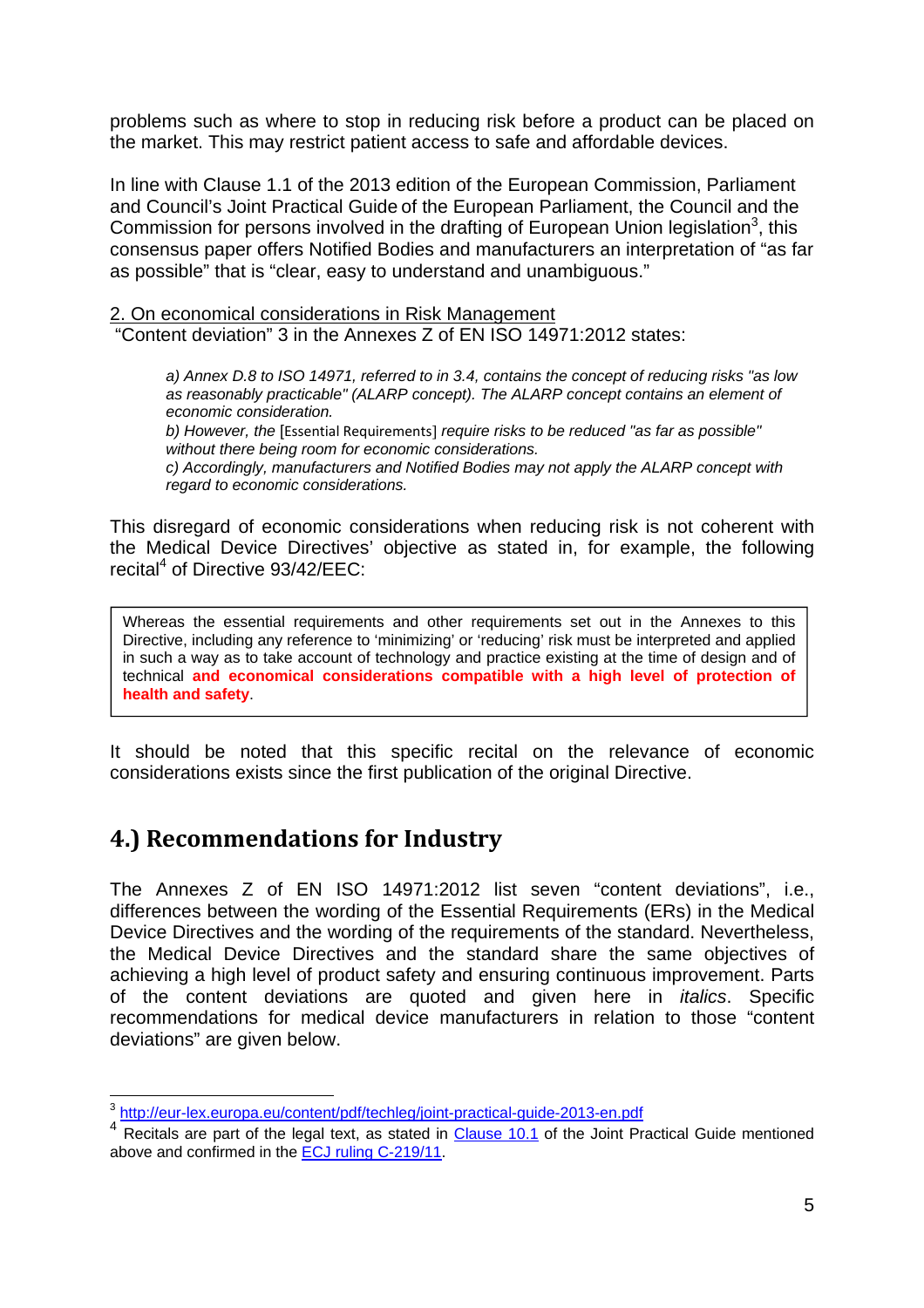#### **Content deviation 1: Treatment of negligible risks**

*"..the manufacturer must take all risks into account.."* 

#### **Recommendation:**

The manufacturer must identify known and foreseeable hazards and estimate the risk for each hazardous situation identified (Clause 4 of EN ISO 14971:2012). The risk control measures and the results of the risk evaluation must be recorded in the risk management file (Clause 5 and Clause 6.2 of EN ISO 14971:2012). This process ensures that all risks are given sufficient attention.

The manufacturer shall document all identified hazards and hazardous situations, their associated risks and the risk control measures for each individual risk, in the risk management file.

Compliance may be demonstrated by review of the risk management file.

#### **Content deviation 2: Discretionary power of manufacturers as to acceptability of risks**

*"...all risks combined, regardless of any "acceptability assessment," need to be balanced, together with all other risks, against the benefit of the device." "Accordingly, the manufacturer may not apply any criteria of risk acceptability prior to applying Sections 1 and 2 of Annex I to Directive 93/42/EEC (Sections 1 and 6 of Annex I to Directive 90/385/EEC respectively Sections A.1 and A.2 of Annex I to Directive 98/79/EC)."*

#### **Recommendation:**

When determining the criteria for risk acceptability, the manufacturer shall consider whether death or serious deterioration of health is unlikely to occur in normal operation or due to device malfunctions or deterioration of characteristics or performance, or any inadequacy in the labeling or instructions for use.<sup>5</sup>

If unlikely to occur the risk shall be considered acceptable.

Otherwise, the risk must be reduced. In doing so, the manufacturer may choose an end-point for risk reduction, for example:

- 1.) The risk acceptability is preferably based on harmonized standards specifying state of the art risk control measures for particular categories of medical devices. Basing the risk reduction end-point on harmonized standards ensures that the risk is reduced to an acceptable level.
- 2.) If no harmonized standards are available, other national or international recognized standards or publications should be considered. Basing the risk

 5 coherent with criteria from Article 10 of Directive 93/42/EEC and corresponding requirements in Annexes (e.g. Annex II, 3.1) when deciding about Field Corrective Actions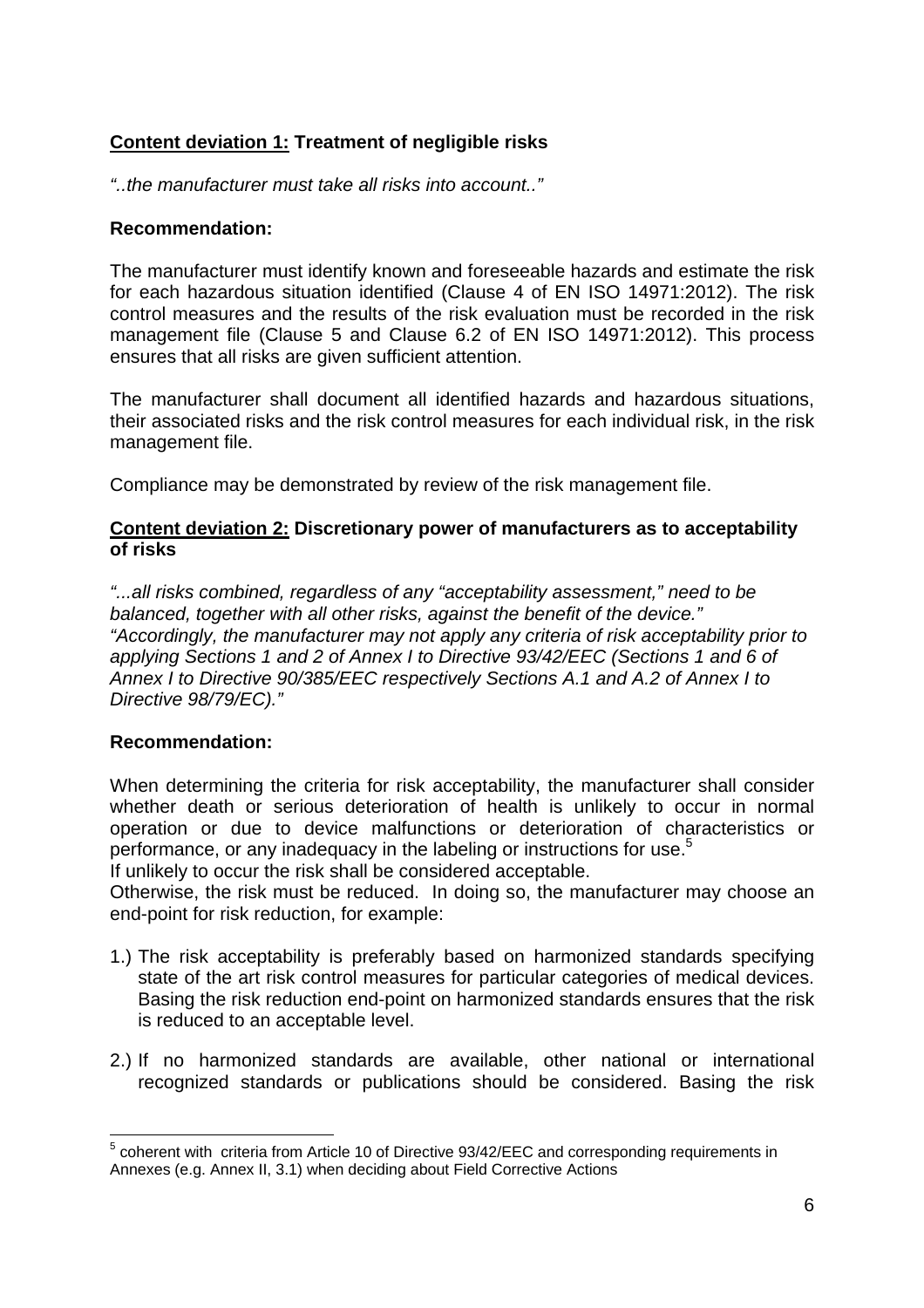reduction end-point on recognized international standards ensures that the risk is reduced to an acceptable level.

- 3.) Where those publications are not available, the manufacturer must assess the best risk reduction means and shall include in the description of the risk management process what criteria were used to determine the acceptability of risks. The criteria for risk acceptability are then based among others on historical data, best medical practice and state of the art.
- 4.) Further risk control measures do not improve the safety.

If a reduction to an acceptable level cannot be achieved, a risk-benefit analysis must demonstrate that the residual risk is outweighed by the medical benefit as explained in content deviation 4.

Compliance may be demonstrated by reflecting such end-points in the criteria for risk acceptability as part of the risk management file. Where safety cannot be demonstrated as such, existing clinical data is used to demonstrate that the medical benefit outweighs the risk.

#### **Content deviation 3: Risk reduction "as far as possible" versus "as low as reasonably practicable"**

*"Essential requirements require risks to be reduced as far as possible without there being room for economic considerations..."* 

With this deviation the European Commission raises the concern that economic considerations might surmount safety considerations. On the other hand the reduction of a risk "as far as possible" could be without limits and the resulting devices might no longer be affordable for a larger group of patients.

#### **Recommendation:**

Although economic considerations will always be relevant in decision-making processes, the safety of the product must not be traded off against business perspectives. For transparency the manufacturer must document the end-point criteria of risk reduction based on his risk policy.

Compliance is checked by inspection of the documentation

#### **Content deviation 4: Discretion as to whether a risk-benefit analysis needs to take place**

*"the manufacturer must undertake a risk-benefit analysis for the individual risk and the overall risk-benefit…"* 

#### **Recommendation:**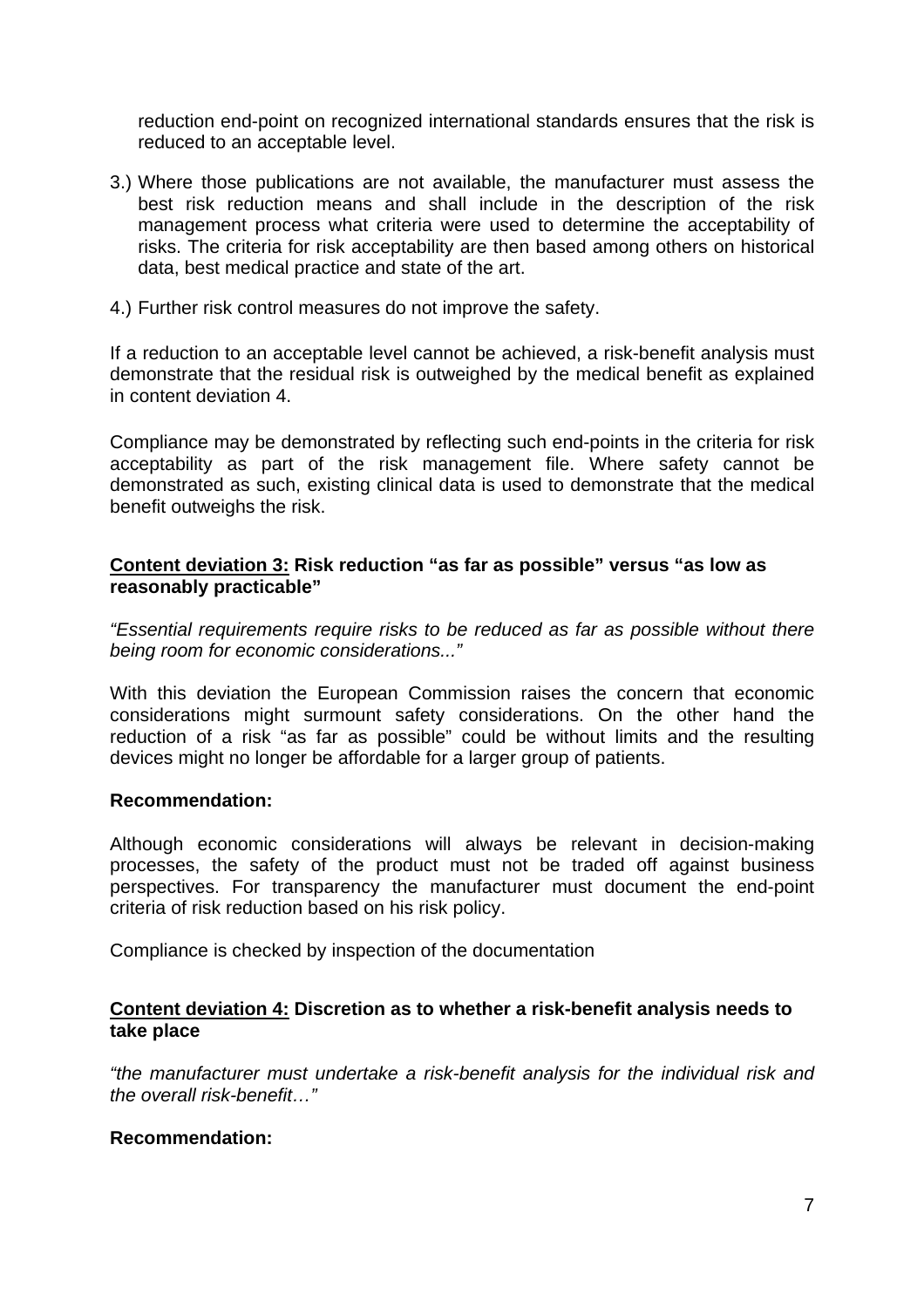At the end of the risk management process the manufacturer shall perform a risk‐ benefit analysis for individual risks that are not acceptable according to the criteria explained in content deviation 2 and for which further risk reduction is not possible. In any case the manufacturer shall perform an overall risk-benefit analysis considering all individual risks to provide a rationale for overall risk acceptance.

Compliance is checked by inspection of the individual and overall risk-benefit analyses.

#### **Content deviation 5: Discretion as to the risk control options**

*"…the manufacturer must apply all the control options and may not stop his endeavors if the first or second control option has reduced the risk to an "acceptable" level (unless the additional control options do not improve the safety)."* 

#### **Recommendation:**

As stated above for content deviation 2, the manufacturer can justify ceasing further risk reduction where it is determined that the risk is acceptable, i.e. that risk reduction has progressed to a level as described above in the section of content deviation 3 .

The manufacturer shall consider all risk control measures in Essential Requirement 2 that are appropriate to reduce the risk to an acceptable level. In so doing, the manufacturer shall document the control options in the priority order, as part of the risk management process.

Compliance is checked by reviewing the documented risk management process.

#### **Content deviation 6: Deviation as to the first risk control option**

*"inherent safety by design"* vs. *"inherently safe design and construction"* 

#### **Recommendation:**

The manufacturer shall ensure that, whenever possible, the first risk control option includes both safe design and safe construction.

Not relevant for compliance verification.

#### **Content deviation 7: Information of the users influencing the residual risk**

*"..manufacturers shall not attribute additional risk reduction to the information given to the users..."* 

ISO 14971 (Annex J) and ISO/TR 24971 describe 'information for safety' as instructions for use, warnings, required maintenance, etc.. 'Information for safety' comprises instructions of what actions the user can take or avoid in order to prevent a hazardous situation from occurring. On the other hand, 'disclosure of residual risk' has the objective to inform users of remaining risk inherent to the use of the medical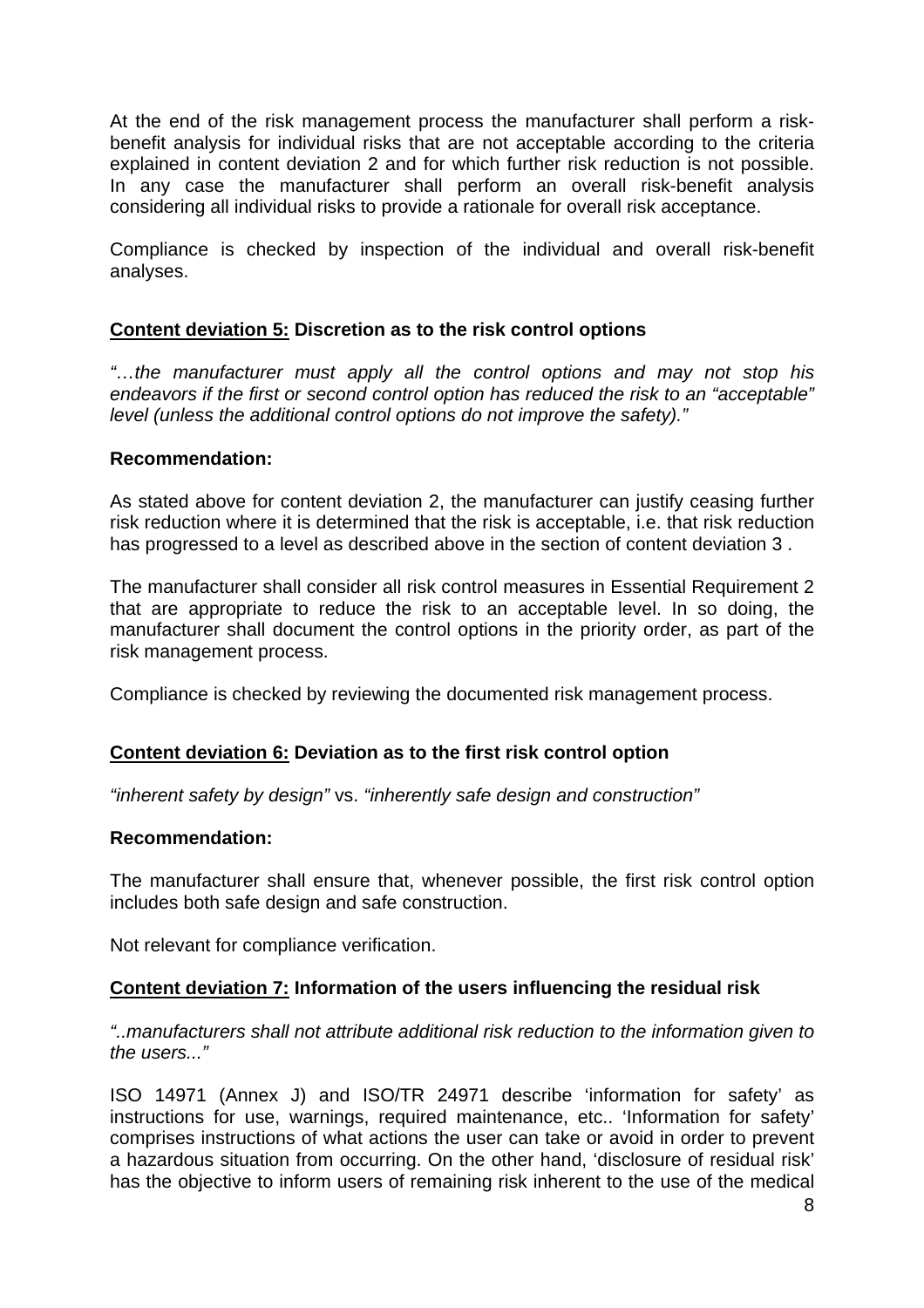device, and concerns the risks remaining after all risk control measures have been taken.

#### **Recommendation:**

Any information for safety comprising instructions of what actions the user can take or avoid in order to prevent a hazardous situation from occurring may be considered a risk control measure. As required by Essential Requirement 13.1 of Directive 93/42/EEC (respectively ER B.8 of 98/79/EC) it may be considered as a risk control measure. The information includes the instructions for use, labels, etc.. Since 'safe use' is related to risk control measures, the Medical Device Directives do not deviate in that regard from EN ISO 14971. Any effects on risk reduction are to be documented by the manufacturer in the risk management file.

'Disclosure of residual risk' should be conducted in compliance with EN ISO 14971 Clause 6.4, 6.5 and 7. The manufacturer shall not claim a reduction to the probability of harm when disclosing residual risk.

Compliance is checked by inspection of the risk management file.

## **5.) Recommendations for the NB audit process**

The role of the Notified Body is to assess compliance to the Directives, including the implementation of the risk management process and whether clinical benefits outweigh the risks to patients and users.

Manufacturers placing devices on the European market should be aware that gaps between the requirements of the Directives and the Risk Management Standard (documented in the EN ISO 14971: 2012 edition) have to be addressed, if applicable. It is the discretion of the manufacturer to use this standard in conjunction with other means to demonstrate conformity with the Essential Requirements of the Directive.

When EN ISO 14971 is used in upcoming audits and risk management file reviews, assessors and technical experts from Notified Bodies will focus on objective evidence on how manufacturers addressed those gaps and modified their Risk Management Process accordingly. More specifically they will evaluate:

- 1. Are all design solutions in conformity with the safety principles given in the Essential Requirements and EN ISO 14971 (inherent safe design and construction > protection measures > information for safety)?
- 2. Has the manufacturer demonstrated that all risks have been reduced to an acceptable level in the sense of this guidance paper?
- 3. Has the manufacturer conducted a risk benefit analysis for all individual residual risks that are not acceptable according to the risk acceptability criteria?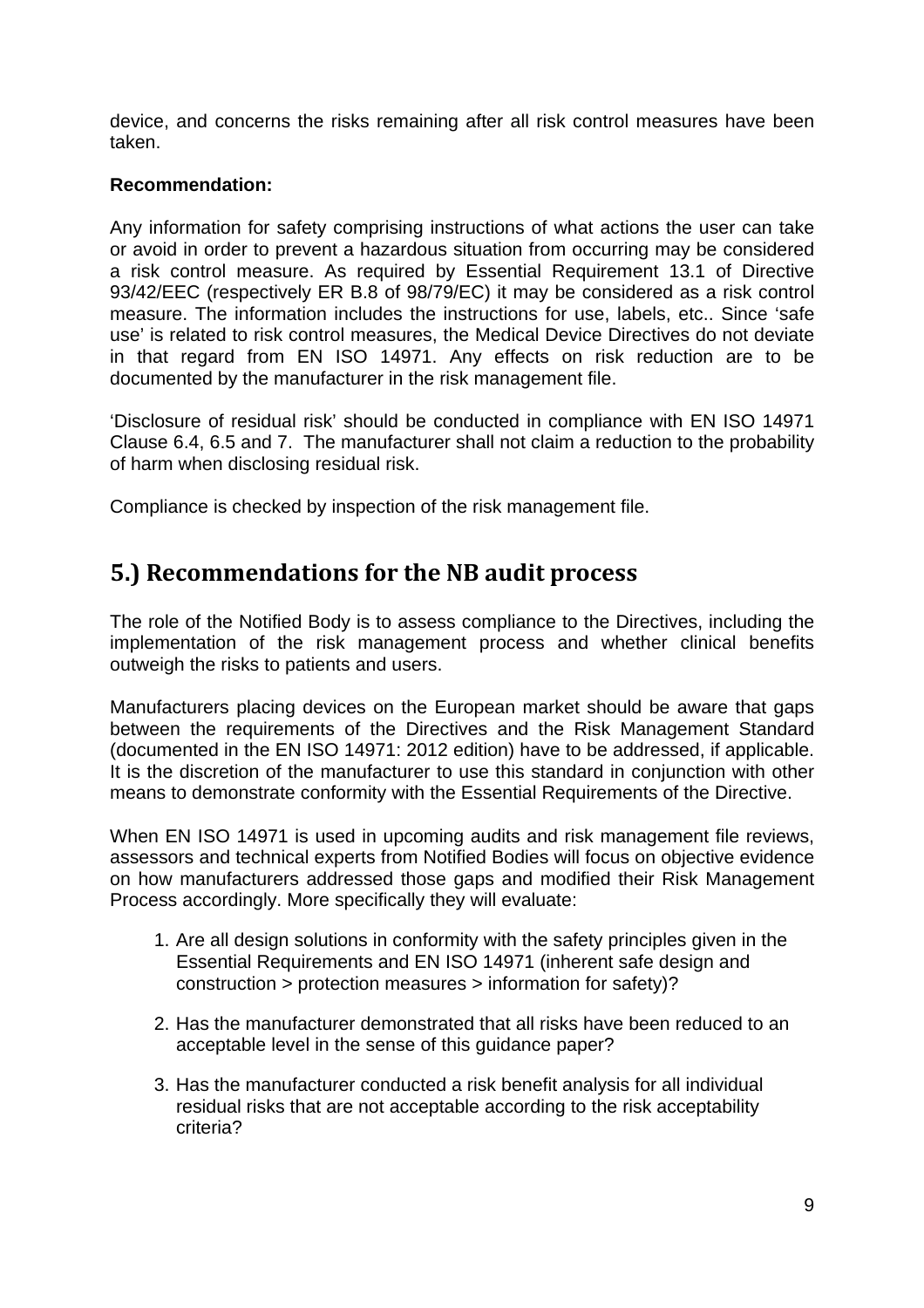- 4. Has the manufacturer conducted an overall risk benefit analysis considering all individual risks combined?
- 5. Has the manufacturer demonstrated that information for safety is effective?
- 6. Has the manufacturer included information on residual risks, if needed, in the accompanying documents?